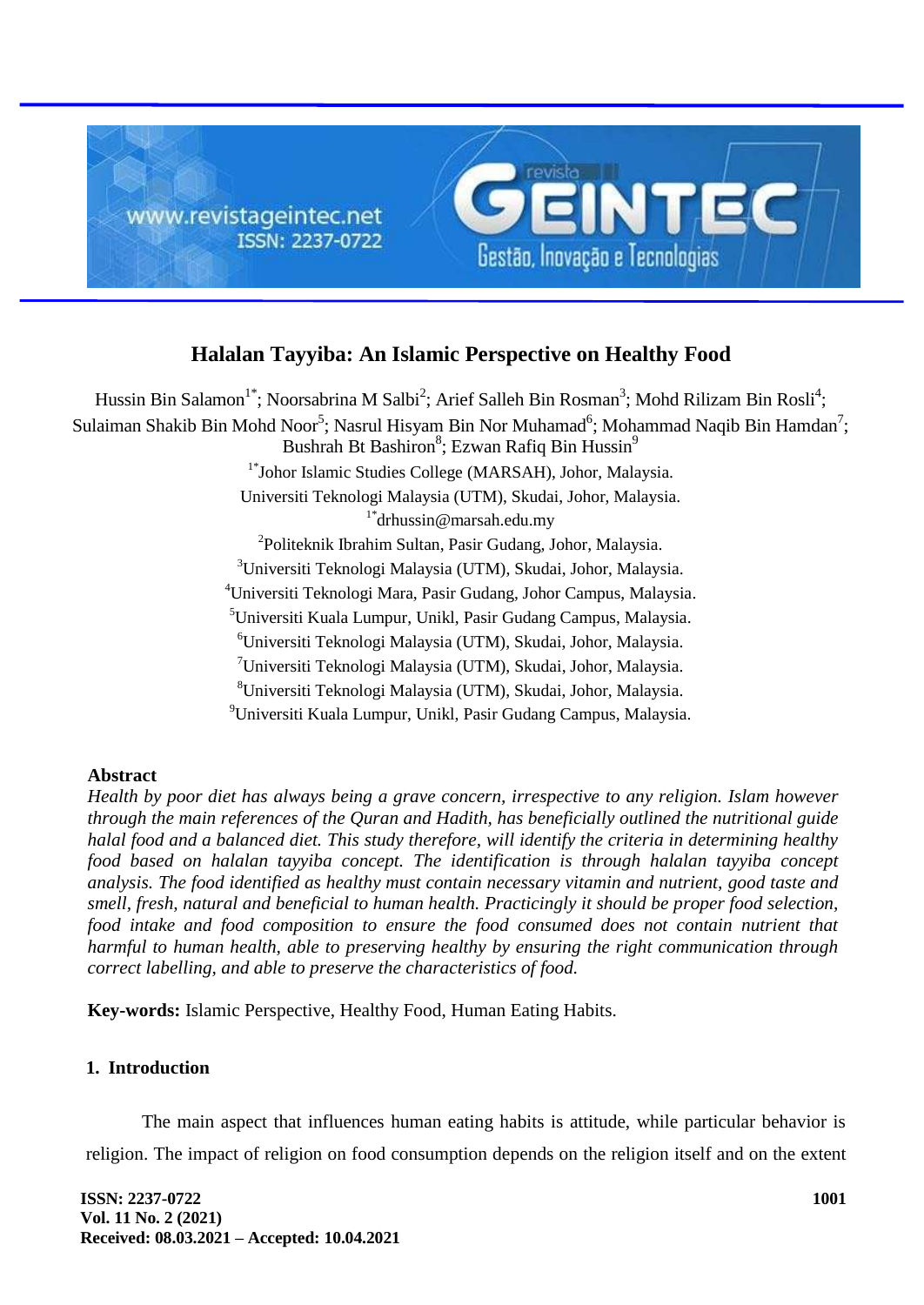to which a particular individual follows the teaching of his/her religion. Allah SWT had already presented the explanation and the guidelines for human being to facilitate his/her life both in this world as well as the hereafter. Muslims are tough through Islamic dietary law governed by Allah SWT to be very particular in selecting foods that are *halal* (lawful) and *tayyib* (good). Food should be something that been consumed and beneficial to humankind as mentioned in *surah al- An'am* verses 145. Allah SWT has been gracious to bless the people of various foods that taste, appearance, color and smell good either from plant or animal sources. Only few clearly stated in the Quran are prohibited which are pork or its affiliates, carcasses except dead fish, the blood and drink of intoxicating substances. Thus, this gives people many options to eat something that is lawful and good (Quran, 2: 168) as a sign of gratitude to Allah SWT. The food eaten needs to of good nutritional quality as well (Rahman, 2011).

Allah SWT had commended Muslim to consume *halal* and purified foods and drinks that are clean, wholesome, nourishing, and pleasant. He prohibited Muslim from consuming *haram* foods and drinks that are unnecessary and may cause harmful to human health which will lead to serious or chronic disease or even death. This indicates the beauty of Islam and the characteristics of Islamic medical laws that emphasis on prevention rather the cure. Thus, there is a need to educate the Muslims on eating healthy foods base on wide scope of *halalan tayyiba* concept in order to prevent from serious illness. Therefore, in this study the applications of *halalan tayyiba* concept in determining healthy food are explored.

## **2. Principles of** *Halalan Tayyiba*

Food is everything that is taken by mankind and it is beneficial to them. Eating and drinking is the fundamental requirement of man who is a gift from Allah SWT to give strength to their body to be better servant of Allah. Therefore, humankind, should follow the guidelines have been clearly spelled out in the Qur'an and *Sunnah* of the Prophet PBUH. *Halalan tayyiba* term describes goods or actions that are permissible and wholesome according to *syariah* laws and Islamic principles and allowed for consumption as they are safe and not harmful. Figure 1 show the *halalan tayyiba* principle model developed by Mohammad Amir (2015). There are 6 elements underlying the principles which are *halal*, nutritious, hygiene, safe, prosperous, also *syubhah* free. The developments are based on the Quran and *hadith*.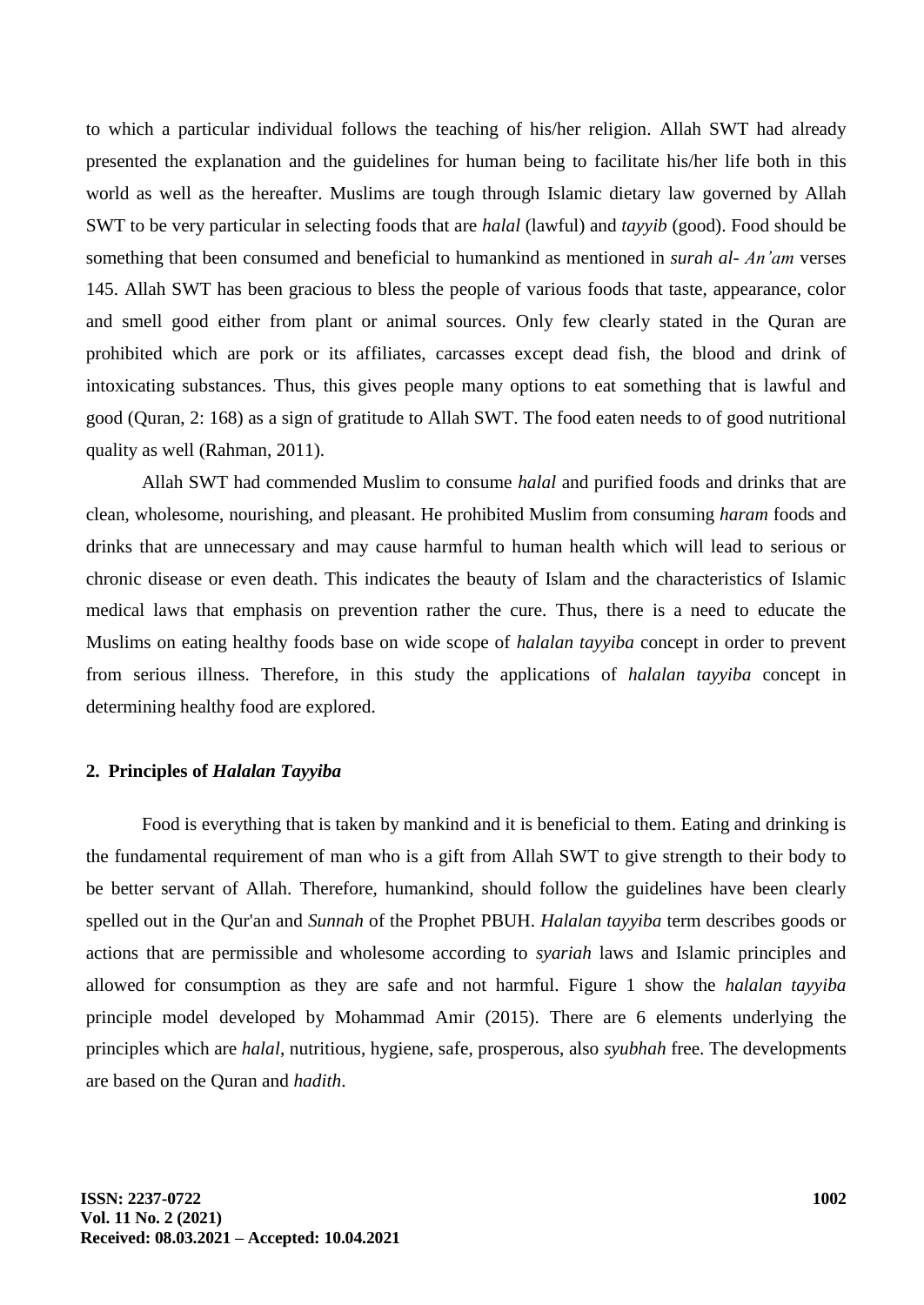



*Halal* is the main elements highlighted by the Islamic scholar when discussing on *halalan tayyiba* (Muhammad Amir, 2015; Harlida and Alias, 2014; Sazelin, 2012; Anas *et al.,* 2010). Nutritious also the important elements that been mentioned by most Islamic scholar when discussing on *halalan tayyiba* (Muhammad Amir, 2015; Harlida and Alias, 2014; Sazelin, 2012; Anas *et al*., 2010). The issues discussed about this matter are mainly referred to the food that are safe and provide nutrition to human body. Hygiene based on oxford dictionary (2013) means the practice of keeping everything clean in order to prevent illness or disease. Issues pertaining to the food safety keep increasing time by time. The issues are mostly on the harmful ingredient that poisonous or toxic. It mainly related to the chemical content of food. Humankind was blessed with prosperous and variety of food which they could choose what are pleasant to them. Therefore, Muslims should eat something not disgusting but pleasant to them (Mohammad Amir, 2015).

#### **3. Research Methodology**

This study aimed to investigate the application of *halalan tayyiba* concept in determining healthy food. To achieve this aim, the concept analysis was conducted. There are six steps underlying in concept analysis conducted (Nuopponen, 2010). First is determining the concept to be analyzed, which is *halalan tayyiba* concept. Secondly, establish the foundation of the concept then here the model of *halalan tayyiba* principle that developed by Muhammad Amir (2015) referred. Thirdly, all related materials are gathered where there are 13 materials that highlight on *halalan tayyiba* are selected. Fourth, the materials attribute then identified which are the details for the paper, purpose, methods and references. The fifth steps consist of structuring a concept system and analyzing all data systematically by using inductive approach. Systematic elaborating means going through collected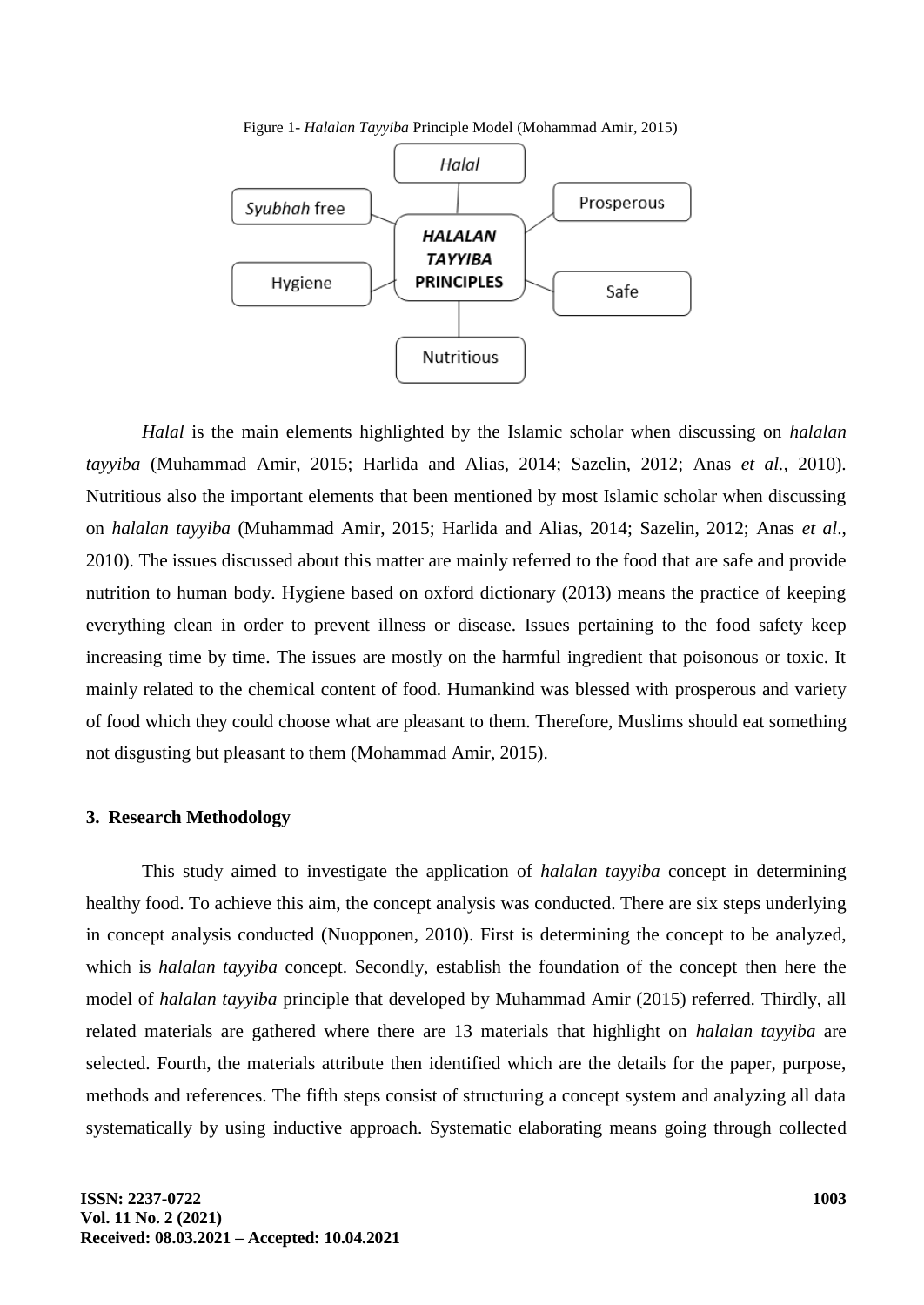information on concept according to preliminary concepts and establishing their contents and delimiting concepts from other concepts in the same concept system. For none of these concept descriptions the element are clear cut, the elements instead tend to be parallel or interwoven, and the analysis are often return to the previous principle of *halalan tayyiba* (Muhammad Amir, 2015) (see Figure 1). Lastly, the results of materials analysis is represented in a graphical presentation according to each field identified.

## **4. Finding and Discussion**

#### **4.1.** *Halalan Tayyiba* **Concept Analysis**

In the following, three models are presented, one from each field: Islamic ruling, Malaysia regulation, and food supply chain. From the analysis can be identified 4 concepts applicable in Islamic ruling (Deuraseh *et al.*, 2013; Kartubi, 2013; Rahman *et al.*, 2014; Shahwahid *et al.*), 3 concepts applicable Malaysia regulation field (Arif and Ahmad, 2011; Deuraseh *et al.*, 2013; Samori *et al.*, 2014) and 6 concepts discussed under food supply chain field (Anas *et al.*, 2010; Anizah and Sariwati, 2016; Emi Normalina and Harlina Suzana, 2011; Hashimi and Salleh, 2010; Khattak *et al.*, 2011; Omar *et al.*, 2012, 2013). This attributes are chosen because it give general overview on the paper also how the concept is build.

To examine the methods used in the studies *halalan tayyiba* debate about the concept, it was found that the studies that led to the field of Islamic ruling, the concept of *halalan tayyiba* is derived by referring to the Quranic verses by description study of *tafsir* and *hadith*. In others hand, the concept in Malaysia field are derived by explaining the various laws, regulation and guidelines implemented in Malaysian. Furthermore, the discussions of *halalan tayyiba* concept in food supply chain are referring to the Quranic verses also Malaysian standard references. Can be concluded that, the main references in developing of *halalan tayyiba* concept mainly are base on the guidelines stated in the Quran plus standard references of Malaysia.

#### **4.2.** *Halalan Tayyiba* **Concept in Islamic Ruling**

Deuraseh *et al.* (2013) explicitly mentions *halalan tayyiba* food is lawful and good food which is sacred in term of sources and substances, clean and does not cause harm but benefit to the health of the body and mind. She divided the concept into two main elements which are *halal* and *tayyib*. *Halal* food means the food should not contain of forbidden animal and *najs* or contaminated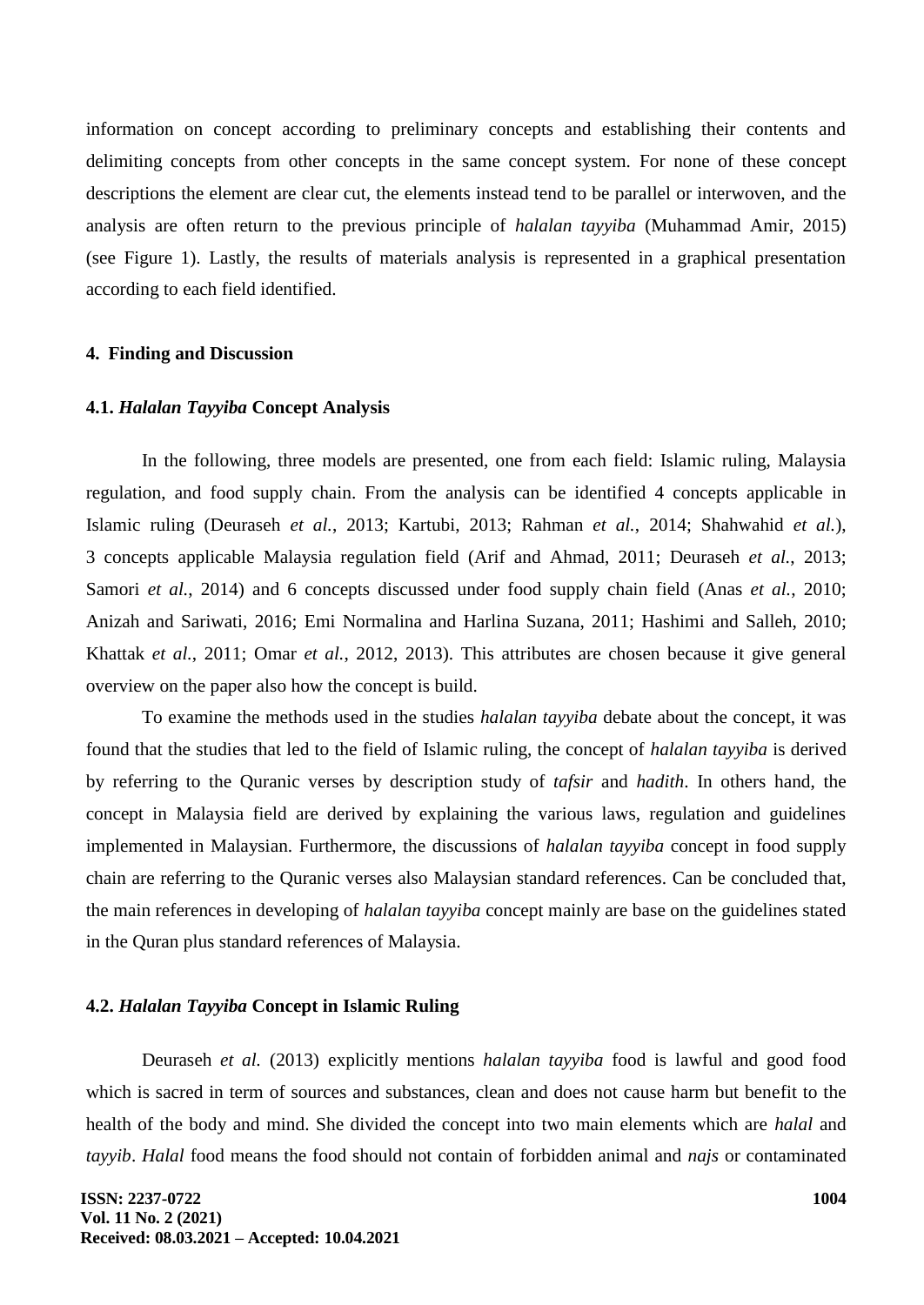with both or either of it. It a requirement that lawful animal are slaughtered according to Islamic law. The *tayyib* foods should be safe for consumption, nutritious food that good for health and satisfied to humankind desired. Besides, the principle of acquired the food should also as permitted that help in ensuring human right. Deuraseh also highlight on the user rights in *halalan tayyiba*. Eight of such rights are the right to safety, the right to get information, the right to make a choice, the right to free speech, the right to get satisfaction to basic needs, the right to compensation, the right to get consumer education and the right to have safe and healthy environment (Deuraseh *et al.* 2013). The same basic elements are been found in Kartubi (2013) where *halalan tayyiba* food will ensure quality of human and ensure pray ace accepted. Quality human described here are strong, active and good attitude. Those elements and description related to *halalan tayyiba* are described by referring to the Quranic verses (2:168, 172-173, 188; 5:88; 7: 157; 8:69; 16: 5, 114-115).

By referring to the Quran chapter 2 verse 168, 172 and 173 also chapter 5 verse 3, Samori *et al.* (2014) says that consuming *halalan tayyiba* food initiate the physical and spiritual development of humankind. Characteristics of *halal* food is free from dead animal, flesh of swine, pig, dog and it derivatives also animal scarified not because of Allah. Dead animal here is defined as animal that killed by strangulation, killed by blow, fall, being gored or partly eaten by wild animal. The food should also free from doubt or done with firm confident. The food should also safe for consumption that free from poisonous and intoxicating that cause no peace and calm to mind and soul. Food hygiene also important in preparing the food then the food should promote health which free from any hazardous ingredient.

Rahman *et al.* (2014) described *halalan tayyiba* food is food that is good, wholesome and good quality are aims to promoting and protecting the common good and interest of mankind also stressing on the facts that food produced is hygiene and permissible. He suggests anyhow a set of interwoven of *halalan tayyiba* elements. This concept has its equivalent to 5 elements in the referred model in Figure 1 (*halal*, *syubhah* free, safe, clean and healthy). Food quality is an additional information discussed touch on the important of ensuring the quality of food from farm to fork. The processes mentioned are farming, transportation, storage, processing, packaging, delivery and serving. This are the comprehensive concept as compared to another three *halalan tayyiba* concept mentioned in the field of Islamic ruling. The elaboration of the concept are based on the Quranic verses that referred (10:49; 16:114; 4:1, 4, 87, 88, & 96; 2:168, 5:3, 4:43, 2:173, 5:5, 5:3, 5:5, 5:90, 6:118, 6:145, 16:115, 3:141; 7:147; 20:81, 20:81; 17:27; 3:141; 7:31; 4:6, 28:77; 2:204,7:48, 8:37; 4:100; 3:179, 28:77; 11:7; 11:61; 67:2; 94:4; 44:60; 39:18; 24:38; 16:90; 62:10; 10:26; 21:34; 7:168, 2:60; 7:74 & 84; 11:84; 26:183; 29:36).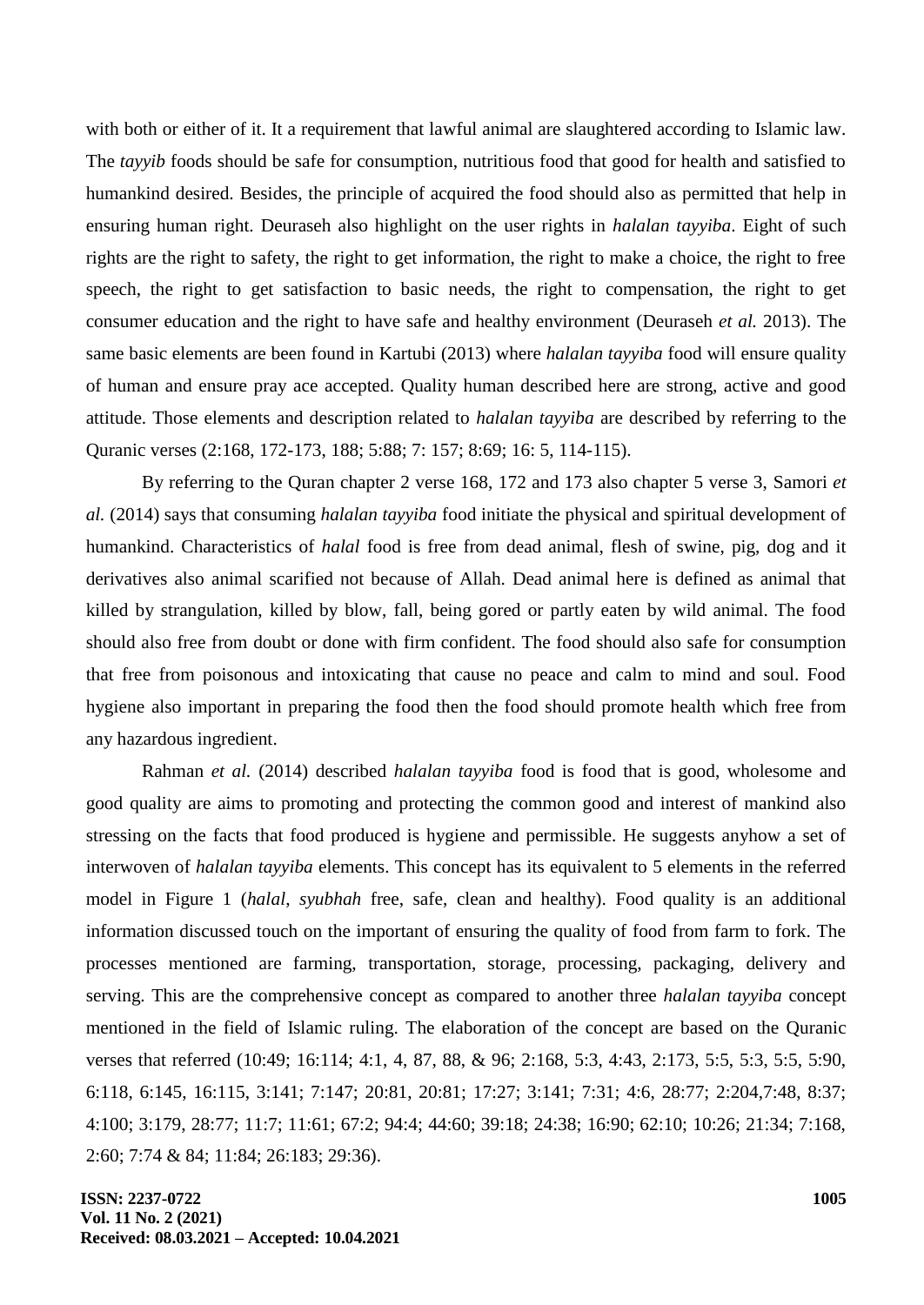The *halal* element are divided into three main principle which are type of prohibited food, process and *syubhah* free. Pork and product made from pork also alcohol are strictly forbidden in Islam. Rahman *et al.* (2014) extend the prohibition to carnivorous animal and bird, to vermin (rats, snacks, scorpions, cockroaches) and to donkeys and mules also elephants. There are generally no restriction on the consumption of vegetarian food as the restrictions pertain to slaughered. Forbidden items and it derivatives remain forbidden regardless of their quantity or changes in their physical or chemical characteristics. Food safety issues is inextricable connected with food security which food available in all state and not cause any harm. Safe food does not cause harm to the consumer which should be free from pesticide, chemical and toxic substances. All clean and wholesome food are permitted which food sustainability and viability are aims to protect from food borne illness also contamination of biological, chemical and physical hazard. Foods known to be harmful to health or dangerous to life are forbidden. Fresh food, food diversity and food selection are factors that affecting the health of humankind.

#### **4.3.** *Halalan Tayyiba* **Concept in Malaysia Regulation**

In Malaysia regulation field, three different views on *halalan tayyiba* concepts were scrutinized. For Arif and Sidek (2015), *halalan tayyiba* food is food that is *halal* and taken from *halal* source also good quality that provide benefit to humankind. Azhar *et al.* (2013) highlighted the food industry should be bound by the provisions of national fatwa in producing a *halalan tayyiba* product that is not only lawful but also safe, clean and healthy. These elements are included also in the concept of Deuraseh *et al.* (2013) where food provided or supply should *halal*, safe, clean and healthy. Here, the *halalan tayyiba* concept by Arif and Sidek (2015), because it seems to be the most concept that equivalence to the foundation of concept referred (Muhammad Arief, 2015). The food regulations referred are Food Act 1985, Food Regulation 1985, Trade Description 2011 (Revised), Food Hygiene Regulation 2009, MS 1500: 2009, MS 1514: 2009, MS 1480:2007 and Manual Procedure of *halal* Certification Malaysia 2014 (3<sup>rd</sup> revision).

Malaysian Standard MS1500: 2009 Halal Food – Production, Preparation, Handling and Storage General Guideline (2nd Revision) and Manual Procedure for Malaysia *Halal* Certification (3rd Revision) 2014 are the main reference pertaining specifically on *halal* assurance. However, to strengthen its application, those should be used together with others standard or references (Arif and Sidek, 2015). Trade Description Order 2011 mentioned the definition of *halal* food is not consist any part of that prohibited in Islam or not slaughered according to Islamic law, not contain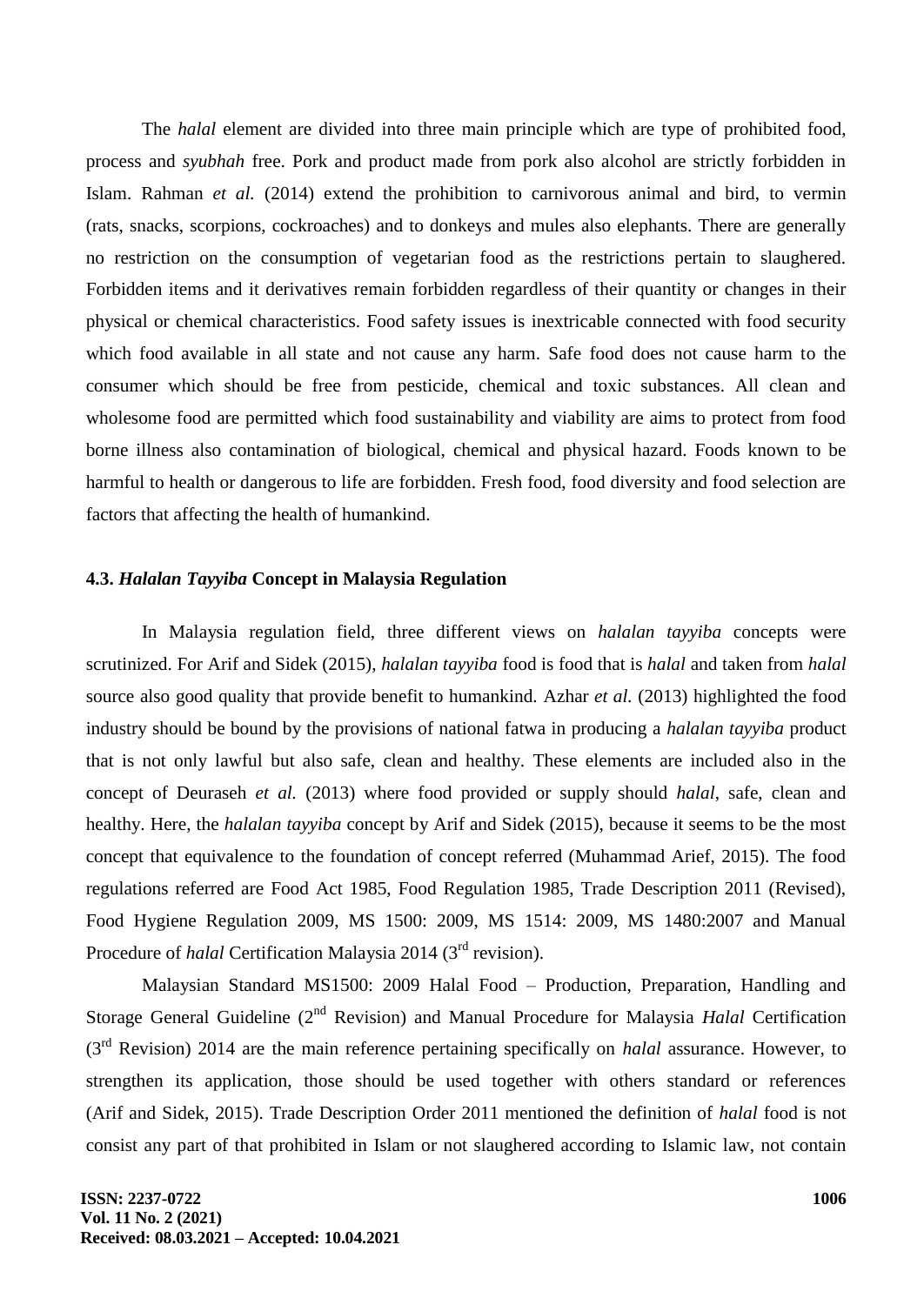any najs or contaminated with najs also the supply chain are free from najs, not contain any body part, not toxicant, poisonous and harm to health as a compliance to Section 28 of the Trade Description Act 2011. These definition applied to the food, the expressions "*Halal*", "*Ditanggung Halal*" or "*Makanan Islam*" or any others expression give the same meaning. According to MS1500: 2009 under section 2.4.1:

―*najs according to shariah law are dogs and pigs and their derivatives; halal food that contaminated with the thing that are non-halal, any liquid and objects discharged from the orifices of human beings or animals such as urine, blood, vomit, pus, placenta and excrement, sperm and ova of pigs and dogs except spam and ova of of others animals; carrion or halal animal that are not slaughered according to Shariah law and khamar and food or drink which contain or mixed with khamar."*

Furthermore, stated in Section 3.4 of MS1500: 2009 that food safety, hygiene and sanitation are prerequisites in the preparation of *halal* food (SIRIM, 2009). To be associated, MS 1480: 2007 is a Malaysia food safety standard describes the requirement of food safety according to Hazard Analysis Critical Control Point (HACCP) system to ensure the safety of foodstuff thoughout the process (SIRIM, 2007). The process involve are preparation, processing, manufacturing, packaging, storage, transportation, distribution, handling or offering for sale or supply in any sector of good chain. HACCP is a mechanism that uses the approach of seven principle of identifying and evaluating hazards and controlling risk in critical control point. Therefore, it help in identify the foods and processes that are most likely to cause foodborne illness from physical, chemical and biological hazards. It also can describe the overall condition of establishment where easily can track the food handling practices over period of time.

Hence, Good Manufacturing Practices (GMP) is one of prerequisite of HACCP. GMP are minimum sanitary and processing requirement necessary to ensure the production of wholesome food. As stated in item 5.2 of Manual Procedure for Malaysia Halal Certification  $(3<sup>rd</sup>$  revision) 2014 where the processing should comply with GMP or GHP (JAKIM, 2014). MS 1514: 2009 is a Malaysian Standard describe the requirement for hygiene design and contruction of premises and equipment. Enforcement of this standard are to ensure high quality of product and provide a clean, orderly and favourable working environment for the production of safe food (SIRIM, 2009). Prescibed requirements for GMP are personnel, building and facilities, equipment or utensils and production and process control. Personel practice control involve the procedure in controlling disease and good hygiene practice. Next, building should be design to facilitate maintenance and sanitary operation for food manufacturing purposes also premises are equiped with hand washing facilities,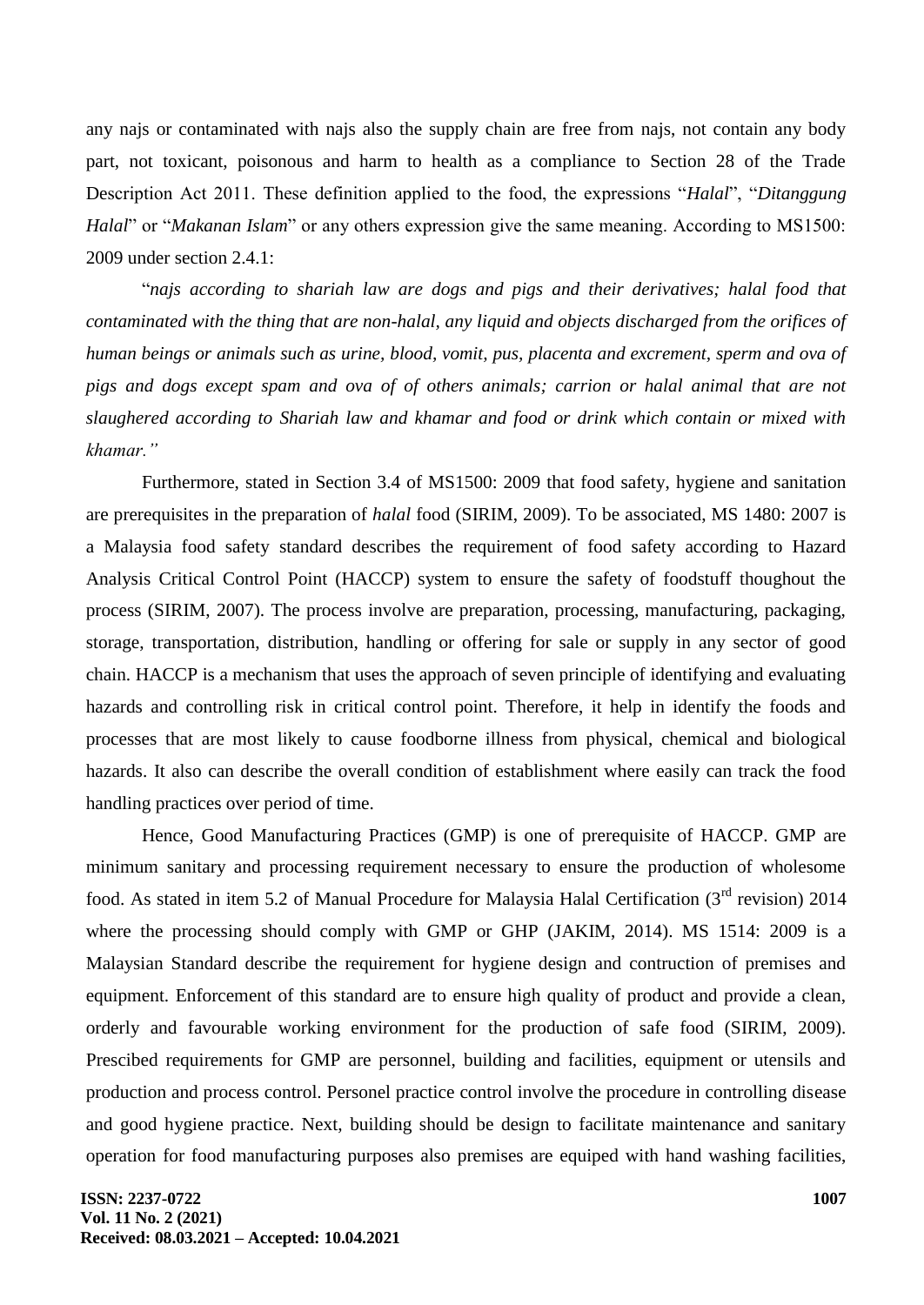toilet facilities, storage facilities, pest control program and waste management program. Then, equipement or utensil used can asily cleaned, sanitized, maintained meet food grade standard. Also important in controlling production and process such as time and temperature controlling, records, lots identification and coding and weight control (MS1514: 2009).

Food Hygiene Regulation 2009 is the reference pertaining on the food cleanliness. These reference emphasize the important of Good Hygiene Practices of food handler, prohibition of food handler who handle *haram* food had a direct connection with *halal* food (Article 36). Also describe the requirement of elimination of cross contamination of *haram* material or food with *halal* material or food during storage and transportation process (Article 38 and Article 56). Also mentioned in item 5.7 of Manual Procedure on sanitation system. The system implemented is required to ensure the premise are free from any environment pollution, clean and pure equipment used, free from pest (MPPHM 2014).

Food safety, food cleanliness and food nutrient also controlled by Food Act 1983 and Food Regulation 1986 (Arif and Sidek, 2015). It is emphasize in Food Act 1983, the authorize the board which is Ministry of Health to ensure food premise are clean and pure. Protect people from any form of health hazards and fraud in the preparation, sale and consumption of food or any matter related there is the main purpose of those references. Although clearly halal food products not covered by the Act, by implication it are protected when taking into account the aspect of cleanliness, purity, health and food quality expected. Part III, through section 13, any person cannot prepare or sell food contained therein materials which can detrimental to health. For the purposes of this food is injurious to health, attention is given not only on the impact of food on health but also the cumulative effects of a whole contains to the health of a person consuming it (Food Act, 1983). Section 16 which provides connection with the offense provides, pack, label, sell food that is wrong, misleading and there are elements fraud of the character, content, quality, safety, originality, composition and others are false action need to be eliminated (Food Regulation, 1986).

### **4.1.3.** *Halalan Tayyiba* **Concept in Food Supply Chain**

The *halalan tayyiba* concept to be discussed here are concept as it applied in food supply chain. The concept described by Anizah and Sariwati (2016) are different from the previous two concept. However, the elaboration still equivalent to the reference concept. The concept start with *halal* Input. Adhere with the provisions of *halal* inputs, it is a requirement to formulate *halal* policy statement and *halalan tayyiba* objectives. Therefore, it is important to understand that *halalan tayyiba*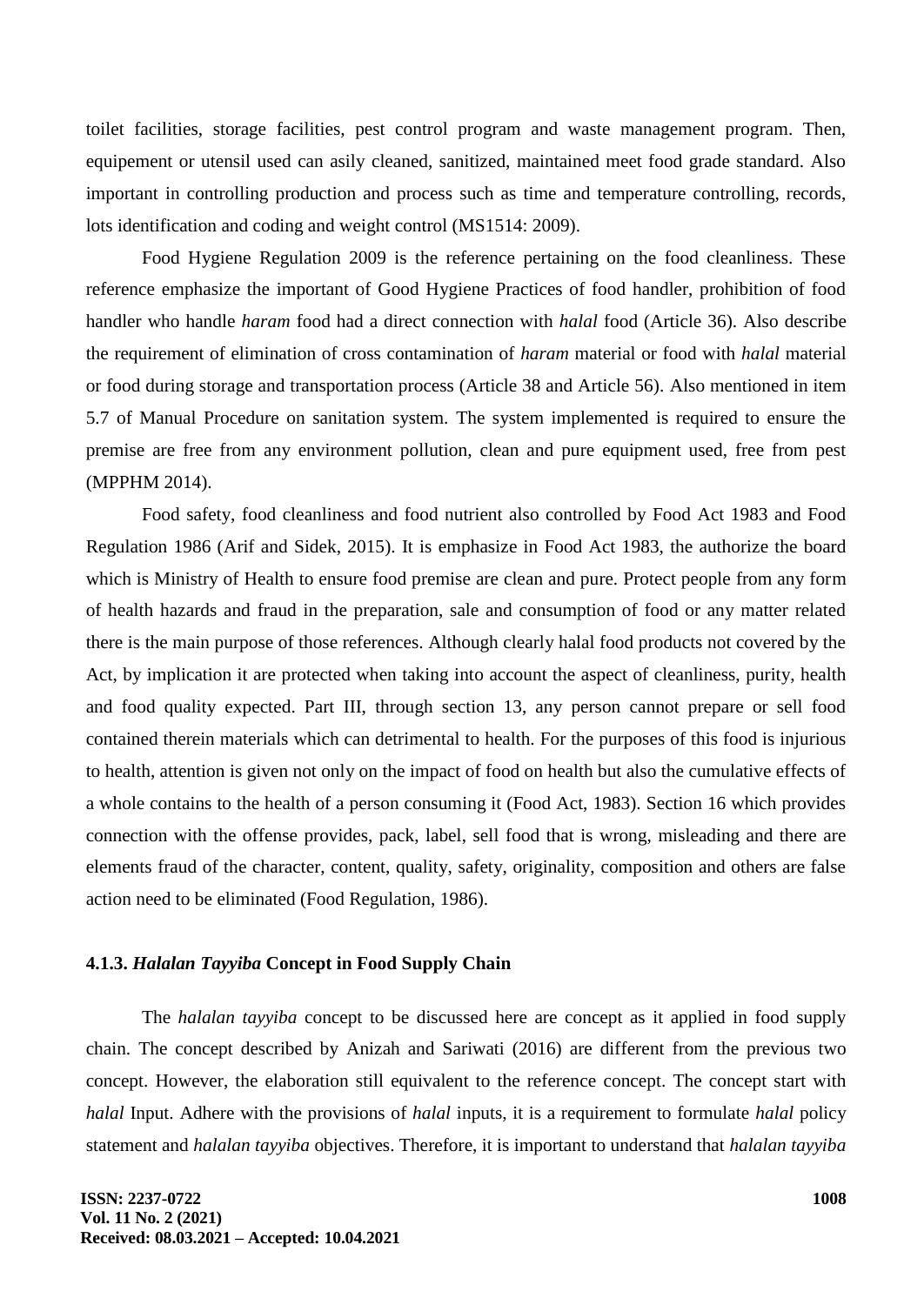product should be not harmful and safe to be consumed as underlined by *syariah* law, and thus is allowable and permissable (Emi Normalina and Harlina Suzana, 2011). Next is setup halal team leader and halal committee. As described by Anas *et al.* (2010) the determination of criteria for *halal* or *tayyib* is not only responsibility of an individual but also the responsibility of expert and community. Also required to provide adequate resources such as *halal* and *syariah* training and competencies to the worker, define jobs descriptions that fulfill the *syariah* requirement and provide communication processes on the effectiveness of *halalan tayyiba* processes.

The Halal Process comprises mostly elements relations to the referents (*halal*, safe, clean, healthy, *syubhah* free and prosperious life). Ensuring the manufacturing and supply chain are *halalan tayyiba* is the target of *halal* process. As reffering to the Quran (2: 172), Anas *et al.* (2010) prescribed *halalan tayyiba* promote best dietary granted by Allah SWT. So, during the manufacturing of *halalan tayyiba* food, manufacturer should prevent Muslim from harmfulness and defectiveness that maybe caused by itself or external factor. Also ensure food produced ensure good quality in term of decency or healthy beside having good taste, it also has necessary vitamin and nutrient. Indeed, also mentioned by Omar *et al.* (2013) when referring to the Quran, 23: 51, an individual should take care of nutrition to make pious practice and *taqwa* (peity). *Halalan tayyiba* issues along the the supply chain covers issues from sourcing to the end of customer. Manufacturer should had clear process flow diagram for tracking nd traceability on Halal food movement. The process encomposs all inbound and outbound transportation services, inclusive of the nature and description of containers and equipment, placement, stacking and storage condition, and also dispatch, receiving, handling and distribution activities.

Furthermore in *halal* process is risk management plan. The concept of *halalan tayyiba* as underlined by Islamic law to prevent expose the potential contamination and risks of the *halal* product (Emi Normalina and Harlina Suzana, 2011). Therefore, if a *halalan tayyiba* be mixed with the hazardous good or exposed to hazardous environments, the product would be exposed to the risk where the goods would become hazardous and bring an impacts to human health even life. These description are relevent with the safe and healthy element of *halalan tayyiba* concept. In order to eliminate those, the detailed *halalan tayyiba* risk management plan need to be formulated to identify all possible risks of contamination in each of process in order to substantiate the processes as halal compliance (Anizah and Sariwati, 2016). Then the most imporant part after establish all that are documentation and record keeping. All the *halal* process had to be documented through written standard operating procedure, process flows and details description of the tasks to ensure *halal*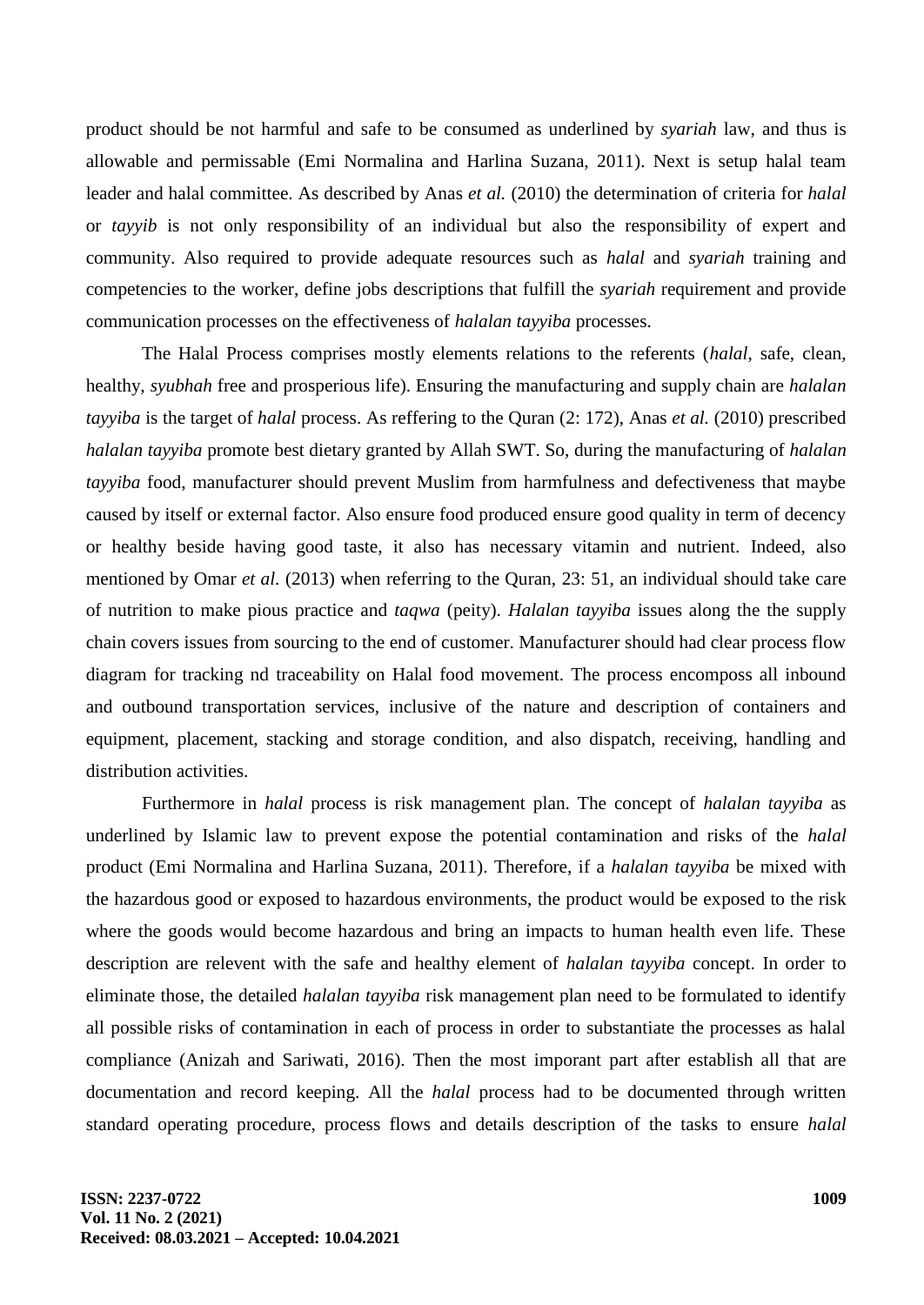integrity, quality assurance, audit and traceability purpose. Without documention, there are nothing to be prove that halal process are implemented.

*Halal* control are to assure the *syariah* aspect and technical aspect are compliance with appropiate control system (Anizah and Sariwati, 2016). The control system to assure halalness aspects as in the Islamic Law also assure the integrity and technicalities aspect of managing and activities are *syariah* compliance. As the innovative *halalan tayyiba* concept by Sirajuddin *et al.* (2013) stated that halalness in on physical aspect where included the non toxic, non harmful, non pork, non alcoholic also concern on the method of acquiring such as the process (sanitation, storage, transportation and supply chain) does't have any element of betraying and fradulent financial. Further, *tayyiba* is on spiritual aspect that avoid evil conduct or anything connected to any sins or sexual exposed. As the complimentary of all the *halalan tayyiba* concept in each element in supply chain then it will result in *halal* ouput. There will be no doubness of *halalan tayyiba* status of food produced then it will increase the confident level of consumer by the shariah based work practiced by management and worker also *halal syariah* based service provided.

#### **4.1.4. Determining Healthy Food based on** *Halalan Tayyiba* **Concept**

The description of *halalan tayyiba* concept in the field of Islamic Ruling, Malaysian Regulation and Supply Chain has been discussed. From the description, there are two criteria underpining the concept of *halalan tayyiba*, which are halalness of food that can be assure by knowing the source also method of acquiring; and *tayyiba* of food or the benefit of the food to mankind which emphasis the aspect of safety, cleanliness, and healthiness. These criteria should be considered through out the supply chain and those food does not have those criteria should be avoided. Healthiness of food are the criteria that less discusssed that related to *halalan tayyiba* compared to halalness, saftiness and cleanliness of the food.

Principle in determining a healthy food refers to food that trait. Good food is food that is appropriate to our tastes, whether in terms of smell, taste and appearance. Mentioned in the Quran (*al-Baqarah*: 172, *al-Nahl*: 114; *al-Ma'idah*: 88; *Ta'ha*: 81) for humankind to eat good food. Next principle is nutritious whereby food contain enough nutrient for health. Basic nutrient needed for human are carbohydrate, protein, fiber, fat, vitamins and minerals. These nutrient had specific function in human body in order for human growth and enlargement. It also important for the continuity of daily activities. Whether we realize it or not in the Quran also with the light of Allah shows us the sources of *halal* food are allowed in Islam is meet the needs of nutrients needed by the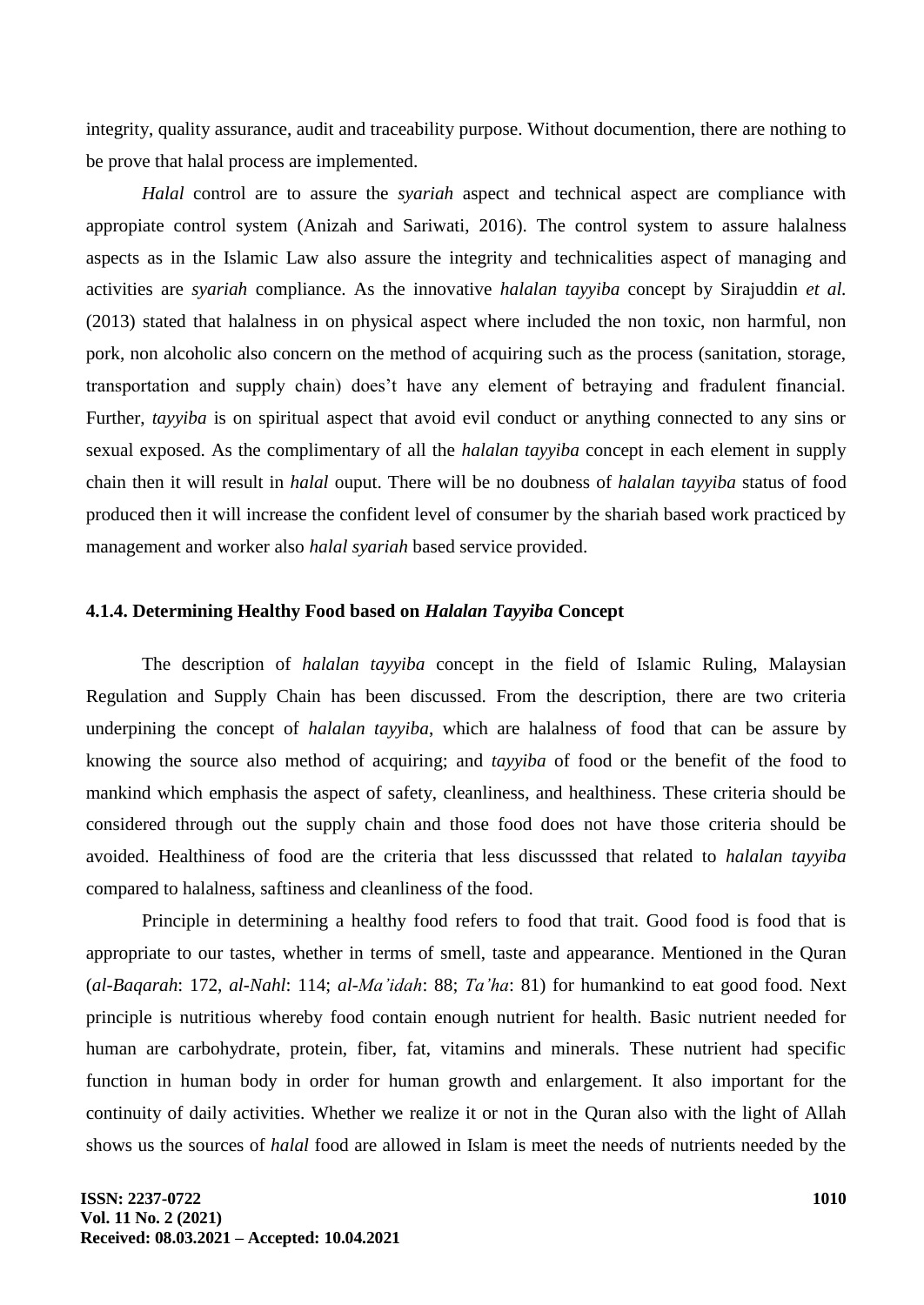body, as Muslims are very fortunate with the blessings of Allah (‗*Abasa*: 27-31; *al-Hajj*: 30; *al-Mu'minun*: 19-20; *al-Ma'idah*: 4-5, 96). Then, benefial to health food is food that appropiate to human health. Each individual had different requirement of nutrient to ensure all the nutrient intake are benefial to them. Thus, there are factors influence the requirement of nutrient such as age, daily activities, and health status. The third principle are important because mentioned by Che Wan Jasimah (2000) food not only a healer but also can act as carriers of the disease. Indeed, the food it not just good smell, good taste, tempting appearance but also nutritious and not harmful to health directly or indirectly.



Therefore, the practice in determining healthy food is important. These emphasis the method to ensure those principle are complied. Food selection here are describe how we select the food. The selection of the food should be base on the principle highlighted. Food selection also influenced by physicology and sociocology. To be further discussed, food selection are influenced by taste preference, sensory attributes, cost, availability, convinience, cognitive restrains, and cultural familiarity. Although there are various factors that influence the choice of food. Then this is where the food intake practice take a role in ensuring healthy food consumed. Food intake is the amount of food to be consumed at certain period of time. Food amount should be appropiate for a person so there will be no result of nutrient deficiency or efficiency. According to Bahammam (2015), there should be moderation in food intake. Also a practice of the Prophet PBUH not eat too much (Sahih Bukhari: 5394-5397). Food composition represent the quantity of nutrient in a food. A well balanced and correct nutrient consumed is essential for the maintainance of good health of a person (Deuraseh,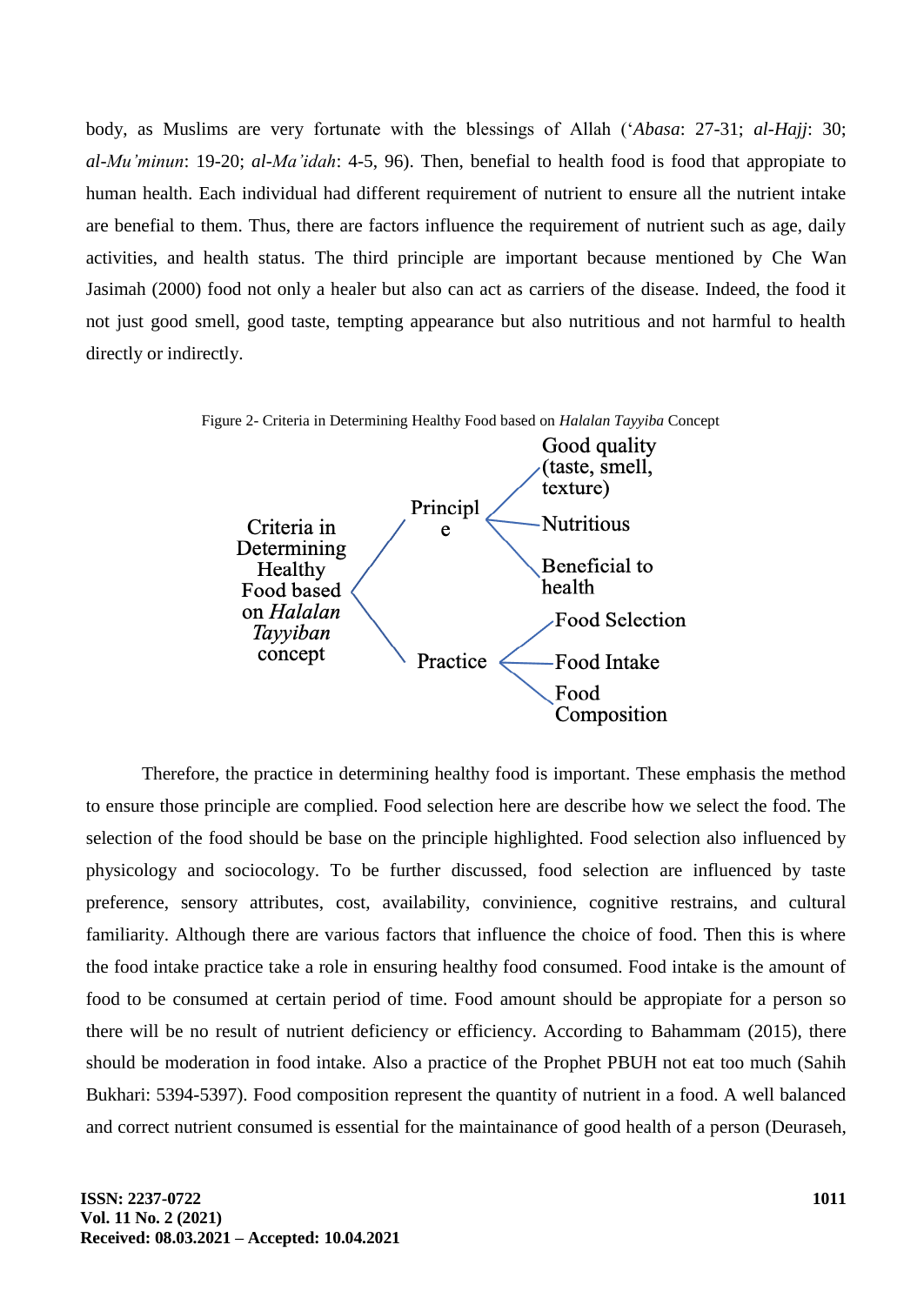2014). Therefore, knowing the nutritional composition is important so we know what we eat in helping us in controlling the intake of hazardous nutrient. This is because even if a food has nutrients needed by the body, but in the meantime a certain food can also contain nutrients that are non beneficial to the body hence can cause illness if not controlled.

## **5. Conclusion**

The application of the concept of *halalan tayyiba* indicates that the determination of healthy food encompases both the tangible and intangible aspects of food. The food identified as healthy must contain necessary vitamin and nutrient, good taste and smell, fresh, natural and beneficial to human health. Practicingly it should be proper food selection, food intake and food composition to ensure the food consumed does not contain nutrient that harmful to human health, able to preserving healthy by ensuring the right communication through correct labelling, and able preserve the characteristics of food. Therefore, pleasant appearance of food, look tasty shouldn't be the main criteria of selecting a food. To be considered also the food composition, whethere the food compose balance nutrient needs by body to maintain health and survival. Intake of food also influence the activity of human. Thus, keep practicing improper food intake will bring someone to the disease cause by food also affect daily activity where overeating will lead to passive lifesyle.

## **References**

Ali, A.Y. (2007). *An English Interpretation of the Holy Quran*: Ammana Publication.

Yunus, A.B.M., Wan Chik, W.M.Y., & Mohamad, M.B. (2010). The concept of halalan tayyiba and its application in products marketing: A case study at Sabasun Hyper Runcit Kuala Terengganu, Malaysia. *International Journal of Business and Social Science, 1*(3), 239-248.

Zainuddin, A., & Shariff, S.M. (2016). Preferences for Halalan Toyyiban retail supply chain certification: A case of hypermarket. *Procedia economics and finance, 37,* 405-411.

Arif, S., & Ahmad, R. (2011). Food Quality Standards in Developing Quality Human Capital: An Islamic Perspective. *African Journal of Business Management, 5*(31), 12242.

Arif, S., & Sidek, S. (2015). Application of Halalan Tayyiban in the Standard Reference for Determining Malaysian Halal Food. *Asian Social Science, 11*(17), 116.

Azhar, A., Wahab, H.A., Shariff, N.A., & Badarulzaman, M.H. (2013). *Produk makanan halal: perspektif hukum dan undang-undang.* UPM Serdang, Institut Penyedikan Produk Halal Universiti Putra Malaysia.

Bahammam, F.S, (2015). *Food And Drink in Islam (Illustration): An Explanation of the Topic of Eating and Drinking and the Laws Related to it According to Islam.*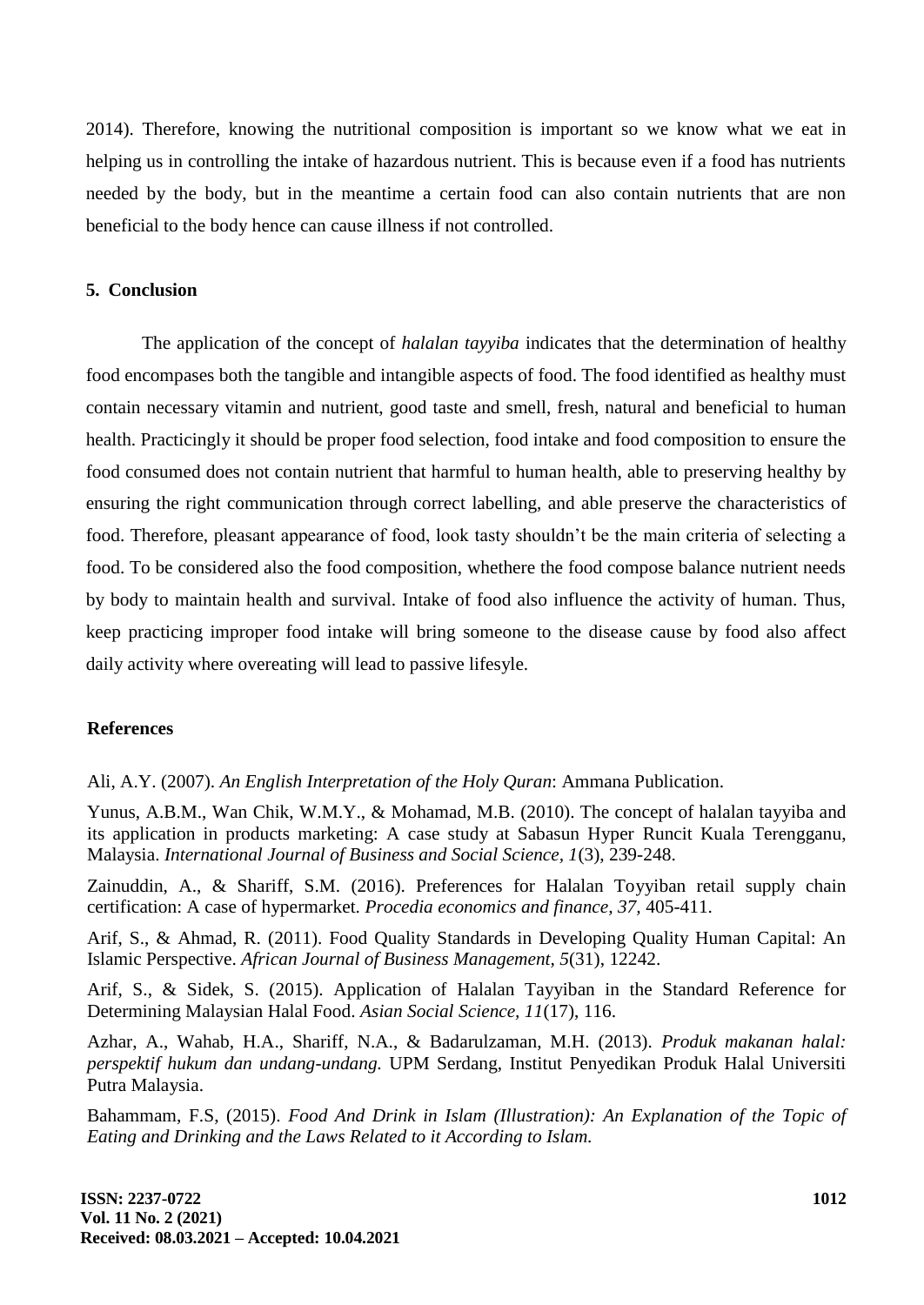Bukhārī, M.I., & Khan, M.M. (1971). *Sahih Bukhari*: Pakistan; Islamic University.

Radzi, C.W.J.W.M. (2000). *Konsep kesihatan melalui pemakanan: Pendekatan Islam dan sains.* Utusan Publications.

Deuraseh, N. (2014). Islamic Dietary Habit for Preservation of Health: A Review from Islamic Literature. *Middle-East Journal of Scientofic Research, 20*(2), 269-275.

Deuraseh, N., Rahman, R.A., Mustafa, S., Bakar, J., & Hashim, D.M. (2013). *Halalan thoyyiban perspektif malaysia.*

Normalina, O.E, & Suzana, J.H. (2011). Halal Supply Chain in the Food Industry-a Conceptual Model. Paper presented at the *Business, Engineering and Industrial Applications (ISBEIA),* 2011 IEEE Symposium, 384-389.

Hashimi, D., & Salleh, S.M.S.S.M. (2010). A Background on Halal Industry and Principles. Paper presented at the *International workshop for Islamic scholars on agrobiotechnology: Shariah compliance,* 12.

Ibn‗Ashur, M.A-T. (1984). *Tafsir al-Tahrir wa al-Tanwir.* Tunis: Dar al-Tunisia li al-Nashr.

JAKIM. (2014). *Manual Procedure of Halal Certification Malaysia*. Kuala Lumpur, Percetakan National Malaysia Berhad.

Kartubi, K. (2013). *The Virtue of Consuming Thayyiba Halalan Food.* EDU-BIO, 4.

Khattak, J.Z.K., Mir, A., Anwar, Z., Abbas, G., Khattak, H.Z.K., & Ismatullah, H. (2011). Concept of halal food and biotechnology. *Advance Journal of Food Science and Technology, 3*(5), 385-389.

Malaysia, and Undang-Undang, L.P. (2013). *Food Act 1983 (Act 281) & Regulations: (as at 1st March 2013)*: International Law Book Services.

Malaysian Standard MS 1500: 2009. (2009). Halal Food— Production, Preparation, Handling and Storage— General Guideline. *Department of Standards Malaysia*, 1-13.

Harun, M.A.W. (2016). Model Ḥalālan Ṭayyibā Berdasarkan Tafsiran Istilah Sarjana Mufasir al-Quran. *Sains Humanika, 8*(3-2).

Mohammad, A.S. (1990). *Tafsir al-Qur'an Ibnu al-Athir.* Kuala Lumpur: Pustaka Mizan, 47-48.

Nuopponen, A. (2010). Methods of Concept Analysis–a Comparative Study. Part 1 of 3. *The LSP Journal-Language for special purposes, professional communication, knowledge management and cognition, 1*(1), 4-12.

Omar, E.N., Jaafar, H.S., & Osman, M.R. (2012). Assessing halalan-toyyiban food supply chain in the poultry industry. *Procedia-Social and Behavioral Sciences, International Halal Conference,* 1-9.

Omar, E.N., Jaafar, H.S., & Osman, M.R. (2013). Halalan toyyiban supply chain of the food industry. *Journal of Emerging Economies and Islamic Research, 1*(3), 23-33.

Oxford Dictionary. (2013). *Oxford English Mini Dictionary*: OUP Oxford.

Rahman, M.M., Khatun, M., Rahman, M.H., & Ansary, N.P. (2014). Food Safety Issues in Islam. *Health, Safety and Environment (HSE), 2* (6), 132-145.

Rahman, M.S. (2011). Food and Nutrition: Links and Gaps between Tradition and Evidence Base Science. *Revelation And Science, 01*, 22-31.

Ramli, N. (2013). *The Law of Food and Drinks in Malaysia*: ITBM, Institut Terjemahan & Buku Malaysia.